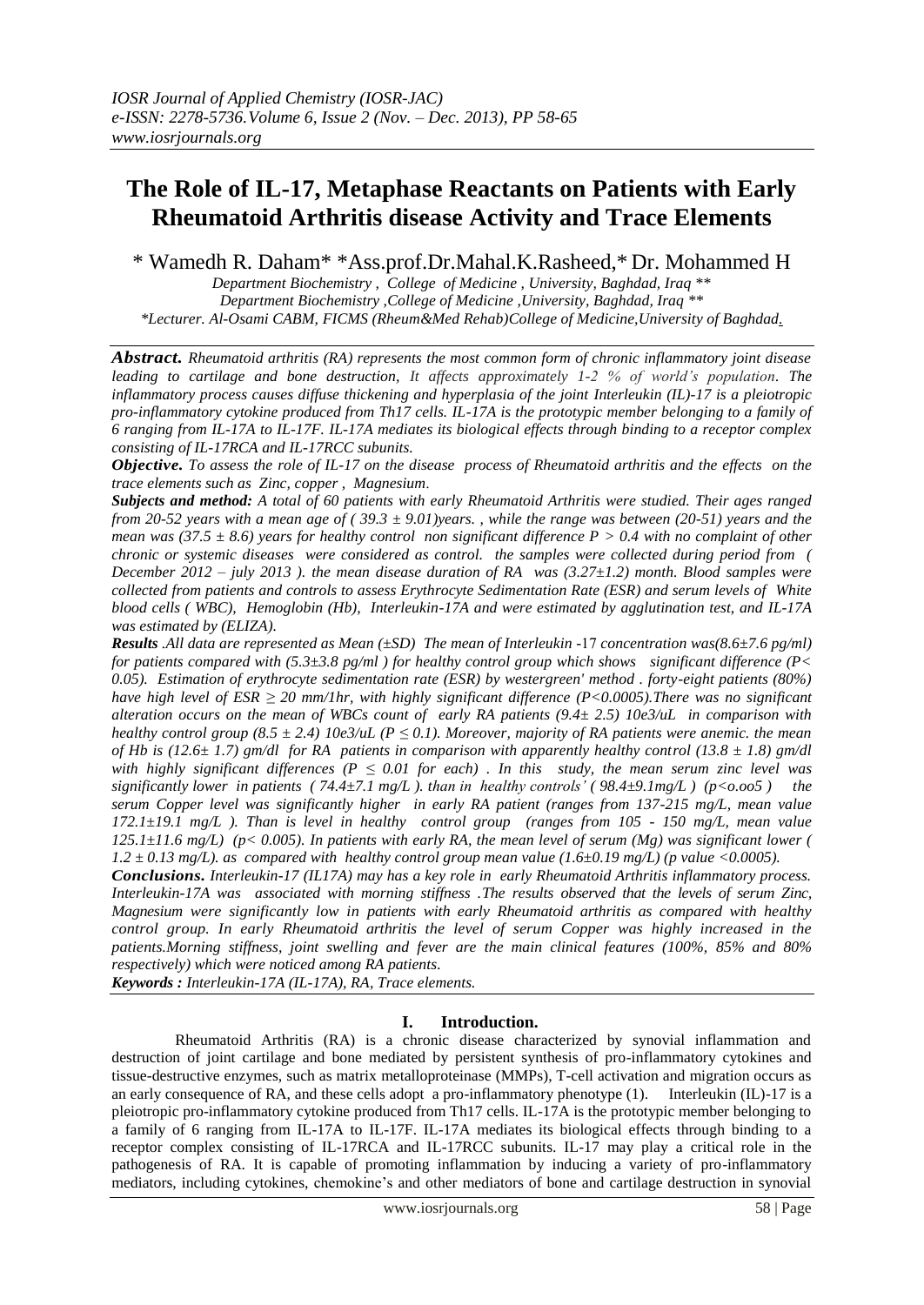fibroblasts, monocytes, macrophages and chondrocytes (2, 3). The potential importance of IL-17 in RA is supported by the observation that IL-17 is critical for the development of, and is an effective therapeutic target in, a variety of animal models of RA (4). Zinc is a part of every cell in the body and forms a part of over 300 enzymes that have functions ranging from proper action of the body hormones to cell growth. Zinc deficiency can cause growth retardation ( 5,6 ). Zinc is important in the maintenance of proper immune response( 6).Copper is an essential part of key metalloenzymes as ceruluplasmine, cytochrome, oxidase, tyrosinase and monamine oxidase (7). Copper enters in a large number of enzymes in addition ceruloplasmin, as it will be necessary for the work of an enzyme super oxide dismutase (SOD) as well as an oxidation enzyme Lysyl oxidase, which is one of the necessary enzymes in the synthesis of connective tissue, it is believe that lack of this enzyme leads to decrease of Copper, which leads to adverse effects in bone and connective tissue ( 8) . Excess Copper as with excess Iron can cause free radical production and damage, also deficiency of Copper results in poor collagen integrity with resultant blood vessel rupture (8,9).Magnesium is involved in at least 300 enzymatic processes Magnesium participates in a number of biochemical reactions that take place in bone. Alkaline phosphatase, enzyme involved in forming a new calcium crystals, is activated by Magnesium. The conversion of vitamin D to its biologically active form 1,25 dihydroxy vitamin D3 also appears to require Magnesium. Deficiency of Magnesium can produce a syndrome of vitamin D resistance. The concentration of intracellular Magnesium is very high as compared with concentration of extracellular Magnesium for that reason can be attributed the increase in the output cell concentration to the damage done to the cells and then increase its concentration in the blood serum $(10)(11)$ . Magnesium an important in bone structure. Deficiency results in tetany and can lead to calcium deficiency. Magnesium is essential to maintain both acid- base balance in the body, and healthy functioning of nerves and muscles(12)Diets that provide recommended levels of Magnesium are beneficial for bone health, but further investigation on the role of Magnesium in bone metabolism and osteoporosis is needed (13).

## **II. Materials and methods.**

 Sixty patients with early RA (48 females and 12 males ) their ages ranged between (20-52) years, with means  $\pm SD$  (39.3 $\pm$ 9.01) years. The mean duration of the disease was (3.2) month. The healthy control group consisted of 20 healthy (15 females and 5 males) individuals with good general health who receive no medication, their ages ranged between (20-51) years, with means  $\pm$  SD, (37.5  $\pm$  8.6). All statistical work and reporting of obtained data were carried out by using SPSS program version 17.0. Difference of the means considered of significance according to the t-test at level of  $(p<0.05)$  and  $(p<0.01)$ . Blood samples were collected from patients and controls to assess Erythrocyte Sedimentation Rate (ESR) and serum levels of White blood cells ( WBC), Hemoglobin (Hb) and were estimated by agglutination test, and Interleukin-17A (IL-17A) was estimated by (ELIZA) . BMI equals to a mathematical formula based on a person's weight by kilograms divided by height in square meter (BMI=  $Kg/m<sup>2</sup>$ ). It was suggested that a BMI of 18.5- 24.9  $Kg/m<sup>2</sup>$  indicates a person of normal weight, a person with a BMI of 25 - 29.9  $\text{Kg/m}^2$  is overweight, while a person with a BMI of  $\geq$  30 Kg/m<sup>2</sup> is obese [ (Global database on body)World Health Organization. Geneva. 2006].

## **III. R e s u l t s.**

The studied groups was with age range between (20-52) years and the mean was  $(39.3 \pm 9.01)$ years for early RA patients, while the range was between (20-51) years and the mean was (37.5  $\pm$  8.6) years for healthy control non significant difference  $P > 0.4$ . as shown in table(4.1)

|     | Table (4.1). Description of the studied groups. |                   |                        |                        |  |  |  |  |
|-----|-------------------------------------------------|-------------------|------------------------|------------------------|--|--|--|--|
|     |                                                 | Early RA Patients | <b>Healthy Control</b> |                        |  |  |  |  |
| Age | Range                                           | $(20-52)$ years   | $(20-51)$ years        |                        |  |  |  |  |
|     | Mean                                            | $39.3 \pm 9.01$   | $37.5 \pm 8.6$         | $\mathrm{P}$ $>$ $0.4$ |  |  |  |  |
|     |                                                 |                   |                        |                        |  |  |  |  |

| Table (4.1): Description of the studied groups. |  |
|-------------------------------------------------|--|
|-------------------------------------------------|--|

 Regarding age groups, the highest rate of incidence of the disease was found in the fourth decade of life ( 23%), followed by third and fifth decades (15 % and 12 %), respectively as shown in figure 4.1.Chi-square test showed that there was no significant difference in the frequency of age groups between RA and control group  $(P>0.434)$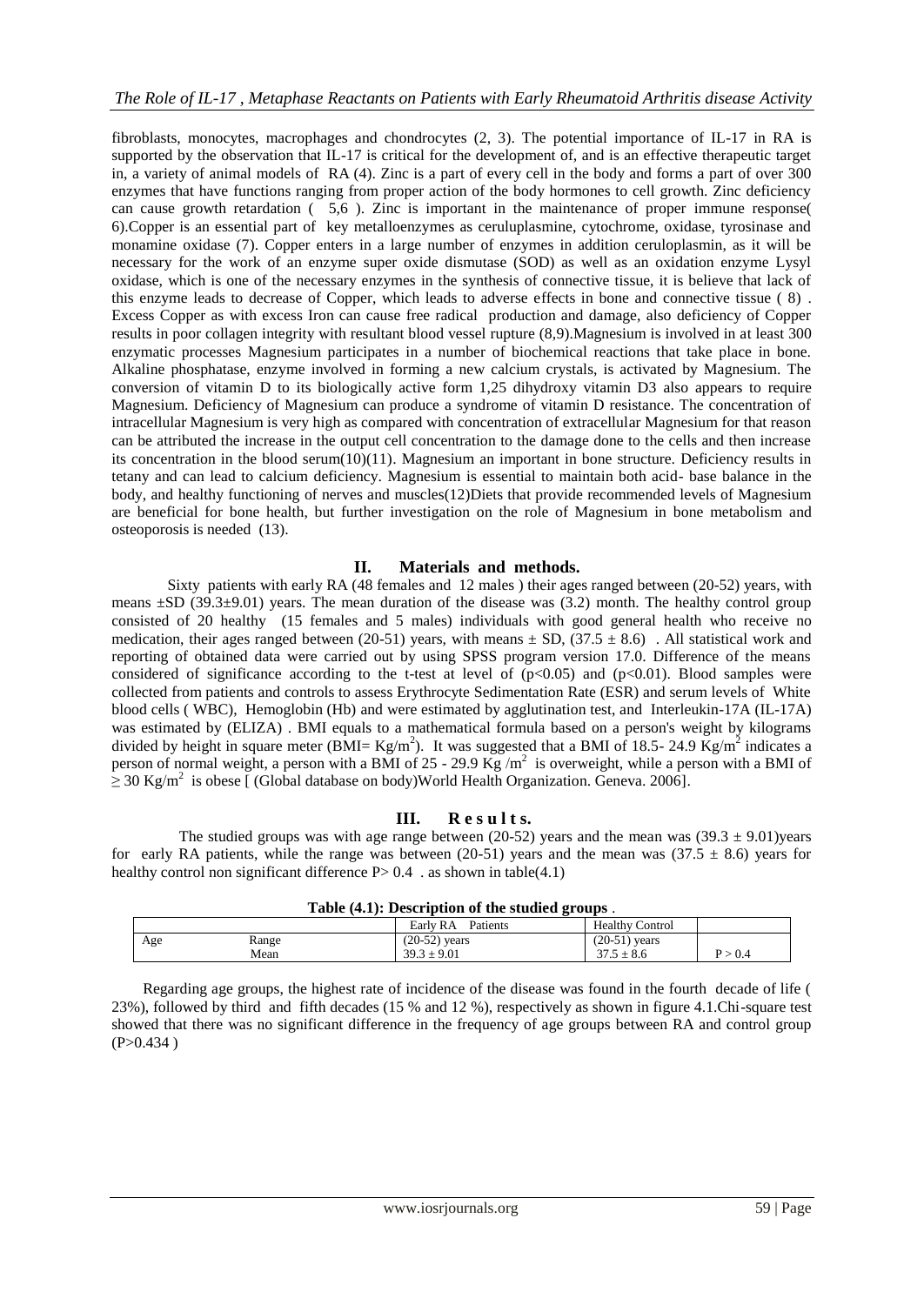*The Role of IL-17 , Metaphase Reactants on Patients with Early Rheumatoid Arthritis disease Activity*



**Figure 4.1: Distribution of RA patients according to age groups.**

Table 4.2 Furthermore, it is clear that (1-2 month) have been passed for (8.4%) of RA cases while it is clear that (2-4 month) have been passed for (25%) of RA cases while only (66.6%) of other RA cases have a duration of 4-6 month with higher significant difference in RA ( $P < 0.0005$ ).

| Table 4.2: Distribution of the studied groups according disease duration |  |  |
|--------------------------------------------------------------------------|--|--|
|                                                                          |  |  |

| patient group |         | Early Rheumatoid arthritis |      |         |  |
|---------------|---------|----------------------------|------|---------|--|
|               |         | No.                        | $\%$ | P-value |  |
| Disease       | $1-2$   |                            | 8.4  |         |  |
| Duration      | $2 - 4$ | 15                         | 25   | 0.000   |  |
| group         | $4-6$   | 40                         | 66.6 | HS      |  |
| (month)       | Total   | 60                         | 100  |         |  |

The demographic parameters of studied group are listed in the table: 4.3. This table reveals that the majority of RA patients are females [48 out of 60] (80%) with females: males ratio of 4:1. Moreover, the average of the patient's age was between 20-52 years with a mean of (39.3±9.01), and (37.5±8.6) for healthy control. It seems to be that there is no significant difference between RA and control group (P<0.422). table 4.3 and figure 4.2

|  |  |  | Table 4.3: Gender type distribution between early RA patients and healthy controls. |
|--|--|--|-------------------------------------------------------------------------------------|
|  |  |  |                                                                                     |

|             |                        |       |                | $\sim$ $\sim$ $\sim$ $\sim$ $\sim$ $\sim$ $\sim$ $\sim$ |
|-------------|------------------------|-------|----------------|---------------------------------------------------------|
|             | <b>Healthy control</b> |       | Early RA       |                                                         |
| Gender type | No.                    | $\%$  | N <sub>0</sub> | $\%$                                                    |
| Female      | כ ו                    | 75    | 48             | 80                                                      |
| Male        |                        | 25    |                | 20                                                      |
| Total       | 20                     | 100.0 | 60             | 100.0                                                   |





## **Figure 4.2: Gender type distribution in RA patients.**

 Regarding BMI, the present study demonstrated that high percentage of RA patients were normal weight (70%) followed by 16.6% were overweight and obese 13.4%. Statistically there was significant differences between healthy control group and RA patients in the frequency of body mass index scores (P≤0.05), table 4.4 and **Figure 4.3**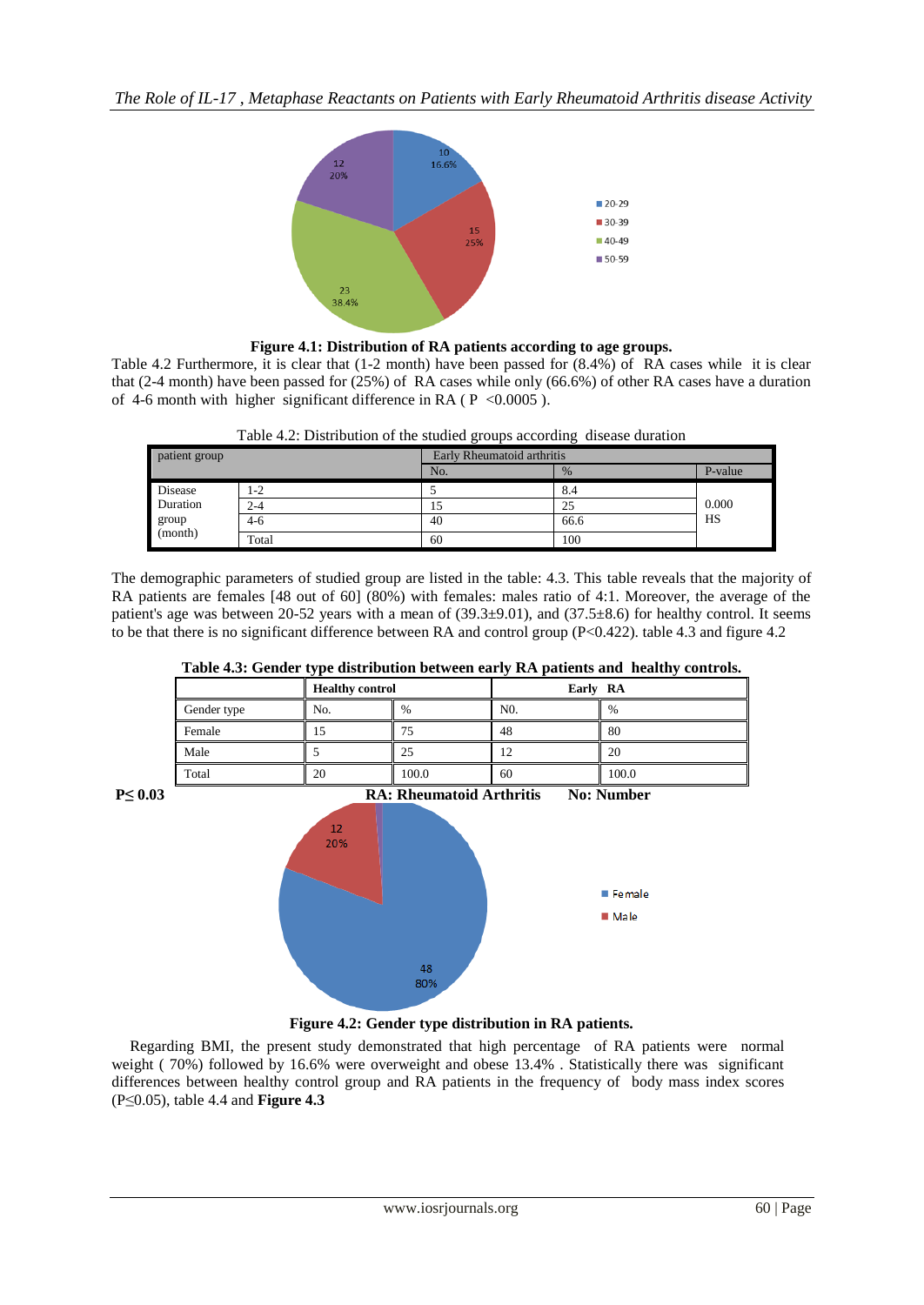| Table 4.4. Descriptive analysis of Divil Scores in study groups. |                 |               |    |                               |  |  |  |
|------------------------------------------------------------------|-----------------|---------------|----|-------------------------------|--|--|--|
| Body mass index score                                            | Healthy control |               |    | Rheumatoid arthritis patients |  |  |  |
|                                                                  | No              | $\frac{0}{0}$ | No | %                             |  |  |  |
| Normal weight                                                    |                 | 20            | 42 | 70                            |  |  |  |
| Overweight                                                       | 13              | 65            | 10 | 16.6                          |  |  |  |
| Obese                                                            |                 | 15            |    | 13.4                          |  |  |  |
| Total                                                            | 20              | 100.0         | 60 | 100.0                         |  |  |  |

P value  $\leq 0.05$  No: Number



**Figure 4.3: Distribution of BMI score among RA patients.**

 The laboratory results of ESR showed that there was higher value of ESR in RA patients than healthy control group with highly significant difference (P≤0.0005), table 4.5 and **Figure 4.4**

## **Table 4.5: Statistics of ESR in healthy controls and Patients RA**

| <b>Study groups</b>    | $ESR Mean \pm S.D$ gm/dl | p value        |
|------------------------|--------------------------|----------------|
| <b>Healthy control</b> | $10.7 \pm 5.6$           |                |
| RA patients            | $44.4 \pm 27.2$          | $P \le 0.0005$ |

## **ESR=Erythrocyte Sedimentation Rate SD=Standard Deviation**



**Figure 4.4: Mean ±SD of ESR in study groups.**

 The hematological tests have been applied for blood samples of RA and healthy control group. No significant alteration occurs on the mean of WBCs count of RA patients  $(9.45 \pm 2.50)$  10e3/uL in comparison with healthy control group  $(8.56 \pm 2.41)$  10e3/uL (P = 0.16). table (4.6)

The mean of Hb is (12.6 $\pm$  1.7) gm/dl for RA patients in comparison with healthy control (13.8  $\pm$  1.8) gm/dl with highly significant differences ( $P \le 0.01$  for each). table (4.6)

the mean of PCV is  $(38.8 \pm 6.6)$  % for RA patients in comparison with healthy control  $(42.9 \pm 5.26)$  % with significant differences ( $P \le 0.01$  for each) table (4.6).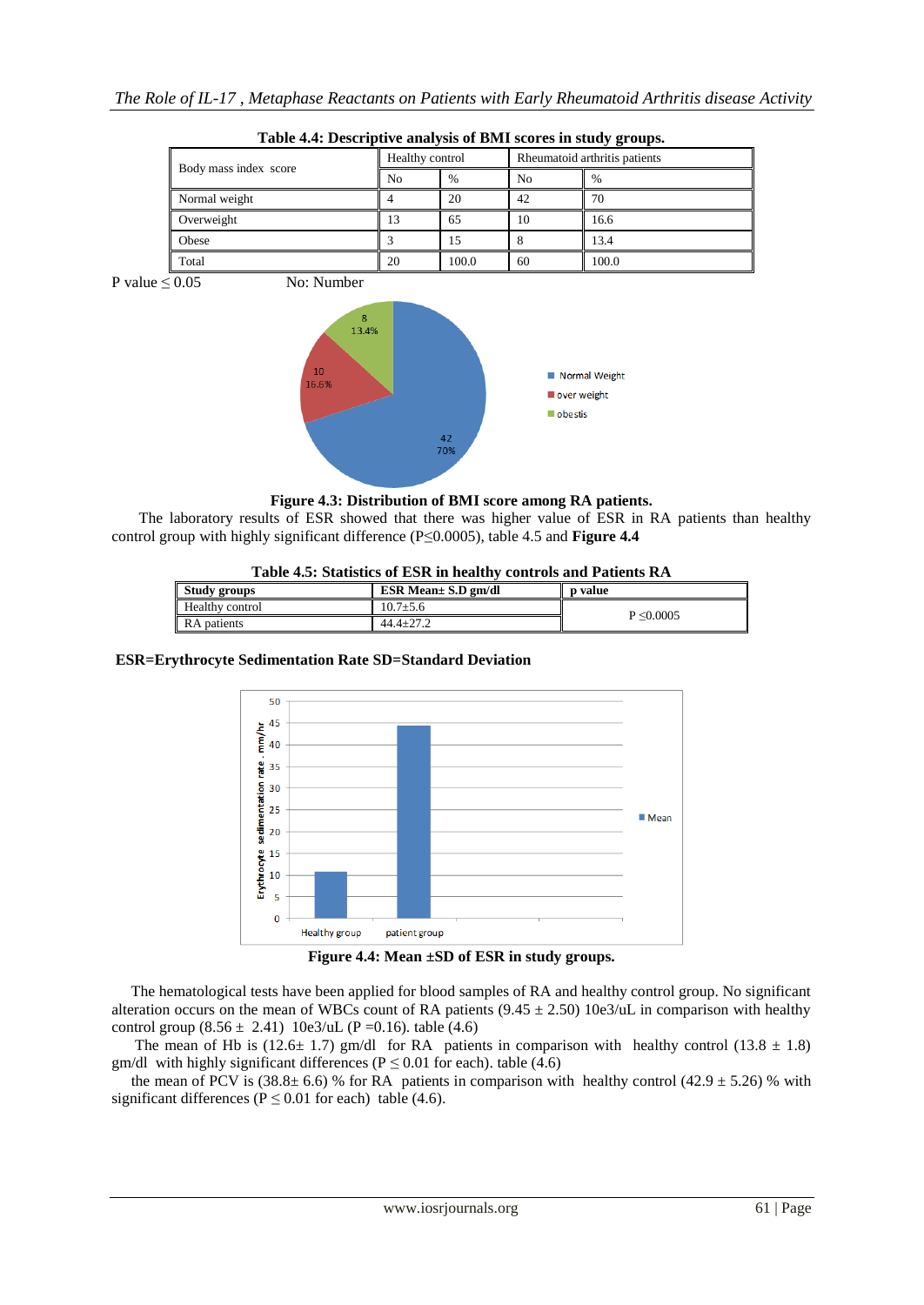| <b>Hematological tests</b>           | <b>Studied</b> |    | N<br><b>Mean</b> | Tuble (110) in team abolibation of beliam hematological tests for the among beliated groups.<br><b>Std. Deviation</b> | Std.  | <b>Comparison of significant</b> |           |
|--------------------------------------|----------------|----|------------------|-----------------------------------------------------------------------------------------------------------------------|-------|----------------------------------|-----------|
|                                      | groups         |    |                  |                                                                                                                       | Error | <b>P-value</b>                   | Sig.      |
| <b>WBC</b> count                     | <b>Control</b> | 20 | 8.56             | 2.41                                                                                                                  | 0.53  | 0.16                             |           |
| [Cell $\mathbf{x}$ 10 <sup>3</sup> ] | <b>RA</b>      | 60 | 9.45             | 2.50                                                                                                                  | 0.32  | 0.16                             | <b>NS</b> |
|                                      | Total          | 80 |                  |                                                                                                                       |       |                                  |           |
| PCV%                                 | <b>Control</b> | 20 | 42.9             | 5.26                                                                                                                  | 1.1   | 0.015                            |           |
|                                      | RA             | 60 | 38.8             | 6.6                                                                                                                   | 0.86  | 0.015                            | S         |
|                                      | Total          | 80 |                  |                                                                                                                       |       |                                  |           |
| $Hb$ g/dl                            | <b>Control</b> | 20 | 13.8             | 1.89                                                                                                                  | 0.42  | 0.01                             |           |
|                                      | <b>RA</b>      | 60 | 12.6             | 1.7                                                                                                                   | 0.22  | 0.01                             | S         |
|                                      | <b>Total</b>   | 80 |                  |                                                                                                                       |       |                                  |           |

**Table (4.6):Mean distribution of serum hematological tests levels among studied groups.**

All the previous studies denoted with the present results on among this study which is explained by the fact that all our patients has early rheumatoid arthritis with early disease process.

 Interestingly, the present study revealed that there is significant differences in the mean serum level of IL-17 between early RA patients (8.6 $\pm$  7.6) pg\ml and healthy control (5.3 $\pm$ 3.8) pg/ml . P  $\leq$  0.05, table 4.7 and figure 4.5

**Table 4.7:Descriptive statistics of serum IL-17A between RA groups and healthy control group.**

| 8.6 | $P \le 0.05$ |
|-----|--------------|
| 7.6 |              |
|     |              |

**Healthy control . RA Group (p value**  $\leq 0.05$ **).** 



**Figure 4.5: Mean value of serum IL-17 in study groups.**

 This study, serum Zinc levels was significantly lower (ranges from 60-88 mg/L, mean value 74.4±7.1 mg/L ). than in healthy controls' ranges from  $(87 - 123 \text{ mg/L}, \text{mean value } 98.4 \pm 9.1 \text{ mg/L})$  (p<0.005). The serum Copper level was significantly higher in early RA patient (ranges from 137-215 mg/L, mean value 172.1±19.1 mg/L ). than is level in healthy control group (ranges from  $105 - 150$  mg/L, mean value  $125.1 \pm 11.6$  mg/L) (p< 0.005). In patients with early RA, the mean level of serum (Mg) was significant lowar ( $1.2 \pm 0.13$  mg/L). as compared with healthy control group mean value (1.6±0.19 mg/L)(p value <0.0005).Table( 4.8) Figure 4.6

| Table (4.8): Serum trace elements concentration in patients with eraly RA and healthy control (mg/ml). |  |  |  |  |
|--------------------------------------------------------------------------------------------------------|--|--|--|--|
|--------------------------------------------------------------------------------------------------------|--|--|--|--|

| Trace elements | Studied group | No.<br>$Mean(mg/ml) \pm SD$ |                  | P-value |  |
|----------------|---------------|-----------------------------|------------------|---------|--|
|                | Control       | 20                          | $98.4 \pm 9.1$   |         |  |
| Zn             | patients      | 60                          | $74.4 \pm 7.1$   | 0.0005  |  |
|                | Control       | 20                          | $125 \pm 11.6$   | 0.0005  |  |
| Cu             | patients      | 60                          | $172.1 \pm 19.1$ |         |  |
|                | Control       | 20                          | $1.6 \pm 0.19$   |         |  |
| Mg             | patients      | 60                          | $1.2 \pm 0.13$   | 0.0005  |  |

\*Concentration are expressed as mean± SD

.

 $Zn = Zinc$  Cu = Copper Mg = Magnesium SD = Stander Deviation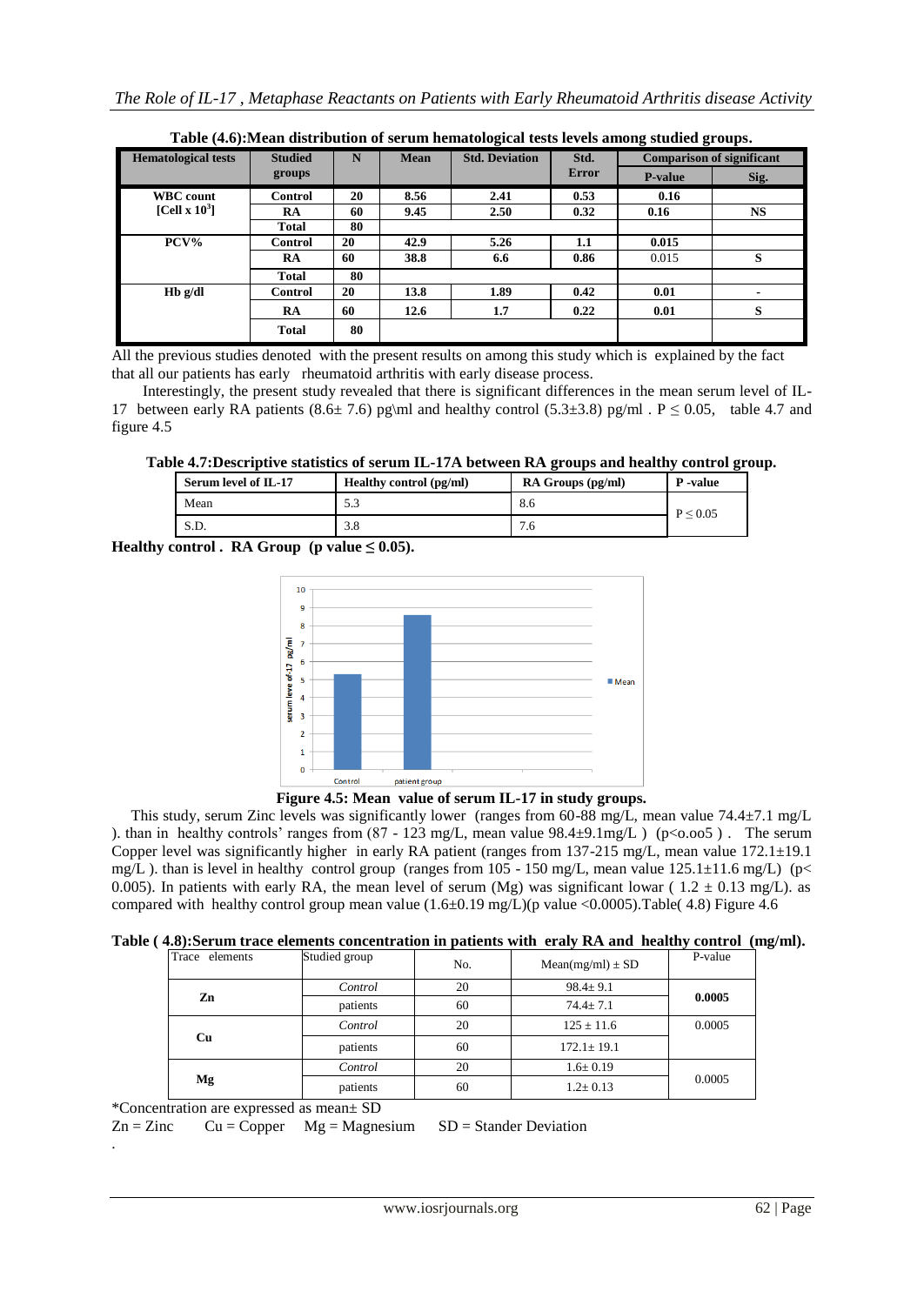

**Figure 4.6: Mean serum trace elements level (mg/L) among the studied groups.**  $Zn = Zinc$   $Cu = Copper$   $Mg = Magnesium$ 

 Table 4.9 revealed the correlation between different parameters studied in this work as seen. The present study showed significant inverse relationship between (WBC) and (B M I)  $p \le 0.02$  as show in table (4.9).

 The present study showed significant inverse relationship between (ESR ) with other parameters Hb and PCV and IL-17A and Zn p value  $\leq \{(0.000) (0.04), (0.03), (0.03)\}\$ respectively as show in table (4.9).

 The present study showed significant inverse relationship between (Cu ) with other parameters (Hb) and (pcv) and Zn p value  $\leq \{ (0.02), (0.02), (0.000) \}$  respectively as show in table (4.9). While there was no correlation between Mg with other parameter( ESR , IL-17A ,WBC ,Hb PCV, BMI, Zn ,Cu, Age) P >0.05

 Table 4.9: Generally strong correlation was found between Interleukin-17A and each of (Age , ESR, Zn) P<0.0005 and P≤ 0.03 and P≤ 0.009 respectively. While there was no correlation between Interleukin-17with other parameters (WBC, Hb, PCV, BMI, Cu, Mg).P> (0.1),(0.3),(0.9),(0.3),(0.07),(0.6), respectively

|  |  | Table 4.9: Correlation Coefficient among Different Parameters in early RA Case |  |  |
|--|--|--------------------------------------------------------------------------------|--|--|
|--|--|--------------------------------------------------------------------------------|--|--|

|            | Parameters        | Age       | <b>ESR</b>            | <b>WBC</b> | Hb            | <b>PCV</b>      | <b>BMI</b> | IL17      | Zn           | Cu                    | Mg         |
|------------|-------------------|-----------|-----------------------|------------|---------------|-----------------|------------|-----------|--------------|-----------------------|------------|
| Age        | $\mathbf{r}$      |           | $.377^{**}$           | $-.097$    | $-0.016-$     | $-.048-$        | $-0.033-$  | $-473-$   | $-.044$      | .088                  | .167       |
|            | $Sig. (2-tailed)$ |           | .003                  | .460       | .903          | .718            | .801       | .000      | .737         | .502                  | .201       |
| <b>ESR</b> | r                 | $.377**$  |                       | $-.340-$   | $-.532$ -**   | $-.372 - ^{**}$ | .104       | $-.268-$  | $-.377 -$ ** | .535*                 | $-.059-$   |
|            | Sig. (2-tailed)   | .003      |                       | .008       | .000          | .004            | .427       | .039      | .003         | .000                  | .654       |
| <b>WBC</b> | $\mathbf{r}$      | $-.097-$  | $-.340$ <sup>**</sup> |            | $.434**$      | .140            | $-.297 -$  | $-199-$   | .230         | $-.208$               | .161       |
|            | $Sig. (2-tailed)$ | .460      | .008                  |            | .001          | .291            | .021       | .128      | .077         | .111                  | .220       |
| Hb         | $\mathbf{r}$      | $-0.016-$ | $-.532-$              | .434*      |               | $.790^{**}$     | $-.194-$   | $-.122$   | $.300*$      | $-.388-$              | .071       |
|            | Sig. (2-tailed)   | .903      | .000                  | .001       |               | .000            | .138       | .354      | .020         | .002                  | .589       |
| <b>PCV</b> | $\mathbf{r}$      | $-.048-$  | $-.372 -$             | .140       | $.790**$      |                 | .061       | .007      | .224         | $-.294-$              | $-0.086 -$ |
|            | Sig. (2-tailed)   | .718      | .004                  | .291       | .000          |                 | .645       | .958      | .088         | .024                  | .517       |
| <b>BMI</b> | r                 | $-0.033-$ | .104                  | $-.297 -$  | $-194-$       | .061            |            | .122      | $-.250-$     | .187                  | $-153-$    |
|            | Sig. (2-tailed)   | .801      | .427                  | .021       | .138          | .645            |            | .353      | .055         | .152                  | .244       |
| IL17       | $\mathbf{r}$      | $-473-$   | $-.268-$              | $-199-$    | $-.122-$      | .007            | .122       |           | $.336*$      | $-0.232$              | $-0.069 -$ |
|            | Sig. (2-tailed)   | .000      | .039                  | .128       | .354          | .958            | .353       |           | .009         | .074                  | .601       |
| Zn         | $\mathbf{r}$      | $-0.044$  | $-.377 -$             | .230       | $.300*$       | .224            | $-.250-$   | $.336*$   |              | $-.806$ <sup>**</sup> | .094       |
|            | Sig. (2-tailed)   | .737      | .003                  | .077       | .020          | .088            | .055       | .009      |              | .000                  | .474       |
| Cu         | $\mathbf{r}$      | .088      | $.535$ **             | $-.208-$   | $-.388-^{**}$ | $-.294-$        | .187       | $-.232-$  | $-.806-$     |                       | $-0.042 -$ |
|            | Sig. (2-tailed)   | .502      | .000                  | .111       | .002          | .024            | .152       | .074      | .000         |                       | .749       |
| Mg         | $\mathbf{r}$      | .167      | $-0.059 -$            | .161       | .071          | $-0.086 -$      | $-153-$    | $-0.69 -$ | .094         | $-.042$               |            |
|            | Sig. (2-tailed)   | .201      | .654                  | .220       | .589          | .517            | .244       | .601      | .474         | .749                  |            |

\*\*. Correlation is significant at the 0.01 level (2-tailed).

\*. Correlation is significant at the 0.05 level (2-tailed).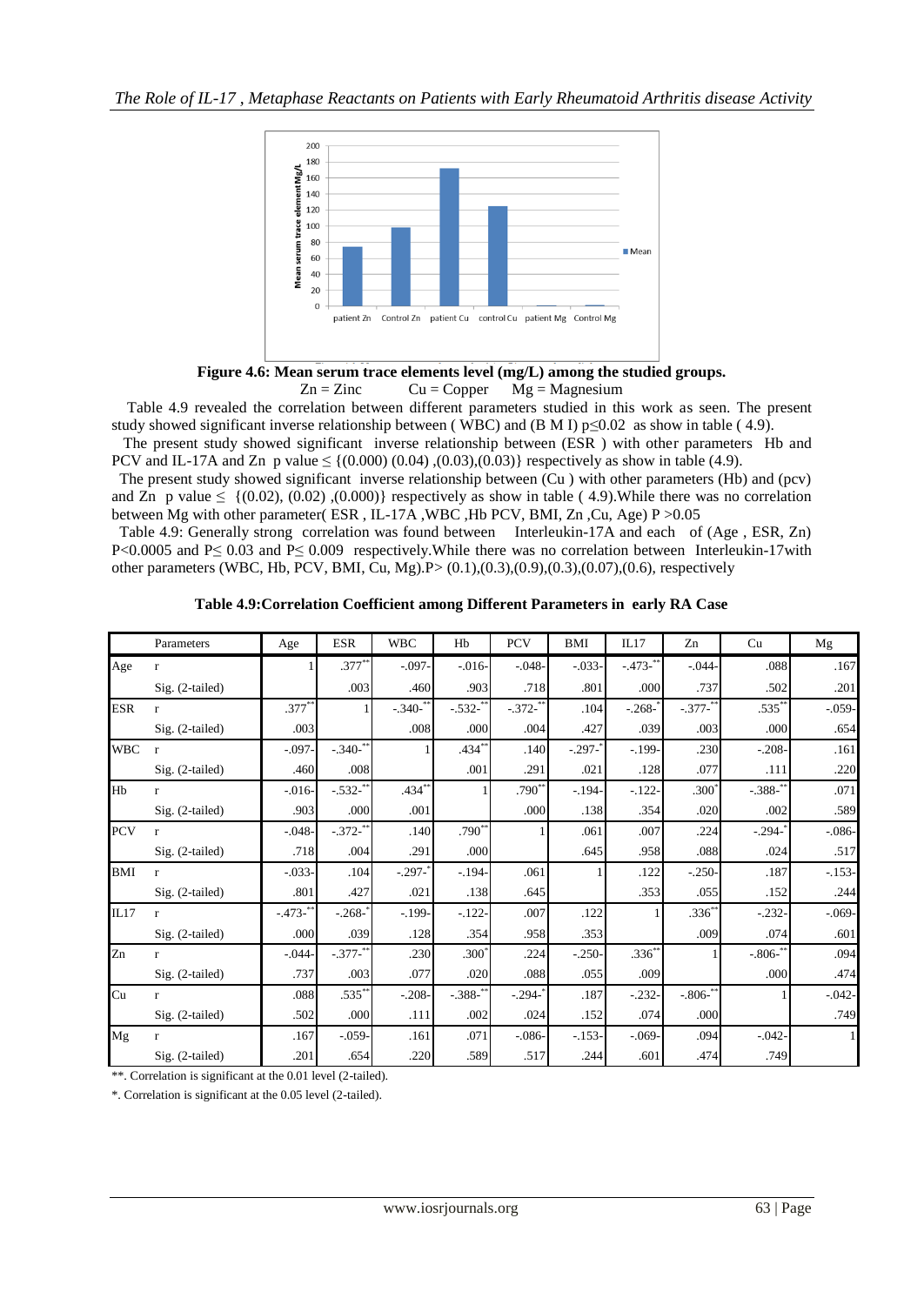## **IV. Discussion.**

 Generally this study showed that the prevalence of RA among females was (80%). This frequency is comparable to some extent with that of local previous studies in Iraq  $(79.7\%)$  [14],  $(76.7\%)$  [15],  $(74.3\%)$  [16] and that for North American families (76.8%) [ 17] .The above results denoted high frequency among females rather than males which may be due to hormonal differences between them and in turn, their effect on the immune responses. Those make women tend to mount more robust Immune Response (IRs) and these responses tend to be more Th1-like responses rather than Th2 responses, which are triggers of autoantibody formation, hence may enhance the development of autoimmunity [18]. The female to male ratio was 4:1 which is nearly comparable to that for local previous study (3.9:1) [ [ 15] and (3.3:1, 3.4:1) for abroad studies (15)]. These variations may be due to sample size in addition to different circumstances and times beside different population. The mean age of RA patients was observed to be at the fourth decade (39.3  $\pm$  9.01)years which is higher than that for local previous study  $(38.43 \pm 8.28)$  [14 ], while it was lower than that of other studies [(19),( 20) ,( 21)] which referred to (47**±**12.7) years for Colombian RA women, (49**±**2.5) among Spanish patients, and (51.3**±**8.5) for French RA patients respectively. The lower mean of age probably is due to the fact that the life spans of Iraqi are lower than that for European Further more, the age of disease onset is too younger than that for a broad studies which were  $(42.5, 41, 40.8$  years) as had pointed by  $[22)(23)(24)$ . Since the mean of Iraqi age was lower than other so the mean of age of disease onset will be lower too.The hematological tests have been applied for blood samples of RA and healthy control group. No significant alteration occurs on the mean of WBCs count of RA patients (9.45  $\pm$  2.50) 10e3/uL in comparison with healthy control group (8.56  $\pm$ 2.41) 10e3/uL ( $P = 0.16$ ). table (4.7). Regarding WBCs count, the results showed that there is no significance between RA patients and control group; though there is slightly elevation in the WBCs' count of RA patients.. These results are similar to the others [(15 )( 16 )]. Serum IL-17A Level The current results denoted that IL-17 A levels were significantly The highest levels in serum of early RA patients when compared to healthy control group addition the increased serum levels of IL-17 in RA patients correlated with ESR,Age,Zn. This finding in agreement with studies stated that IL-17A is highly expressed in the inflammatory joint and drives disease activity, implicating it as a key cytokine and potential therapeutic target. This finding in agreement with studies ( 25). These studies have shown that IL-17A not only drives the proinflammatory response but also enhances the effect of TNF $\alpha$  promoting increased destruction in the RA joint (26), (27) One hypothesis mentioned that a decreased Zinc and increase of Copper in sera of acute or chronic inflammatory processes cause an accumulation of Copper and  $\overline{Z}$  in c in many body compartments and in the inflamed areas(8) Supporting the hypothesis that the development of inflammation induces an increase body requirement of Copper and Zinc. The results obtained for Zinc concentrations in healthy and patients group which are shown in table (4.9) show significant difference in Zinc levels ( $p < 0.0005$ ). Concentration of Zinc is so low in patients group as compared with those in control group. The result obtained in this study are similar to those published in the literature (8).( 28) (29) ) Zinc deficiency is common and there are two effect of Copper deficiency on Iron metabolism, the first which occurring early is an adverse effect on Iron absorption (or mobilization), the second was inadequate erythropoiesis, even in the presence of a abundant Iron stores.

The serum Copper level was significantly higher in early RA patient ( mean value  $172.1 \pm 19.1$  mg/L ). Than is level in healthy control group mean value  $(125.1\pm11.6 \text{ mg/L})$ ,  $(p< 0.005)$ . The results of this study indicate that Copper serum level increase significantly during early rheumatoid arthritis these results are in agreement with other studies  $(7)(13)$  .protects cells from oxidative damage (8)). and results are in disagreement with other studies (30) In this study Cu level was higher in early RA patient compared with healthy control group .this is explained by the small patient sample. The concentration of intracellular Magnesium is very high as compared with concentration of extracellular Magnesium for that reason can be attributed the increase in the output cell concentration to the damage done to the cells and then increase its concentration in the blood serum $(10)(11)$ . Magnesium an important in bone structure. Deficiency results in tetany and can lead to calcium deficiency. Magnesium is essential to maintain both acid- base balance in the body, and healthy functioning of nerves and muscles(31). Diets that provide recommended levels of Magnesium are beneficial for bone health, but further investigation on the role of Magnesium in bone metabolism and osteoporosis is needed ( 28), The decrease of Magnesium level was statistically significant (p<0.0005). The results of this study indicate that Magnesium serum level decrease significantly during early rheumatoid arthritis these results are in agreement with other studies . (32) ).And results are in disagreement with other studies (30). In this study Mg level was low in early RA patient compared with healthy control group .this is explained by the small patient sample**.**

## **V. Conclusion**

The present study reached the following conclusions

<sup>1-</sup> Interleukin-17 (IL17A) may has a key role in early Rheumatoid Arthritis inflammatory process.